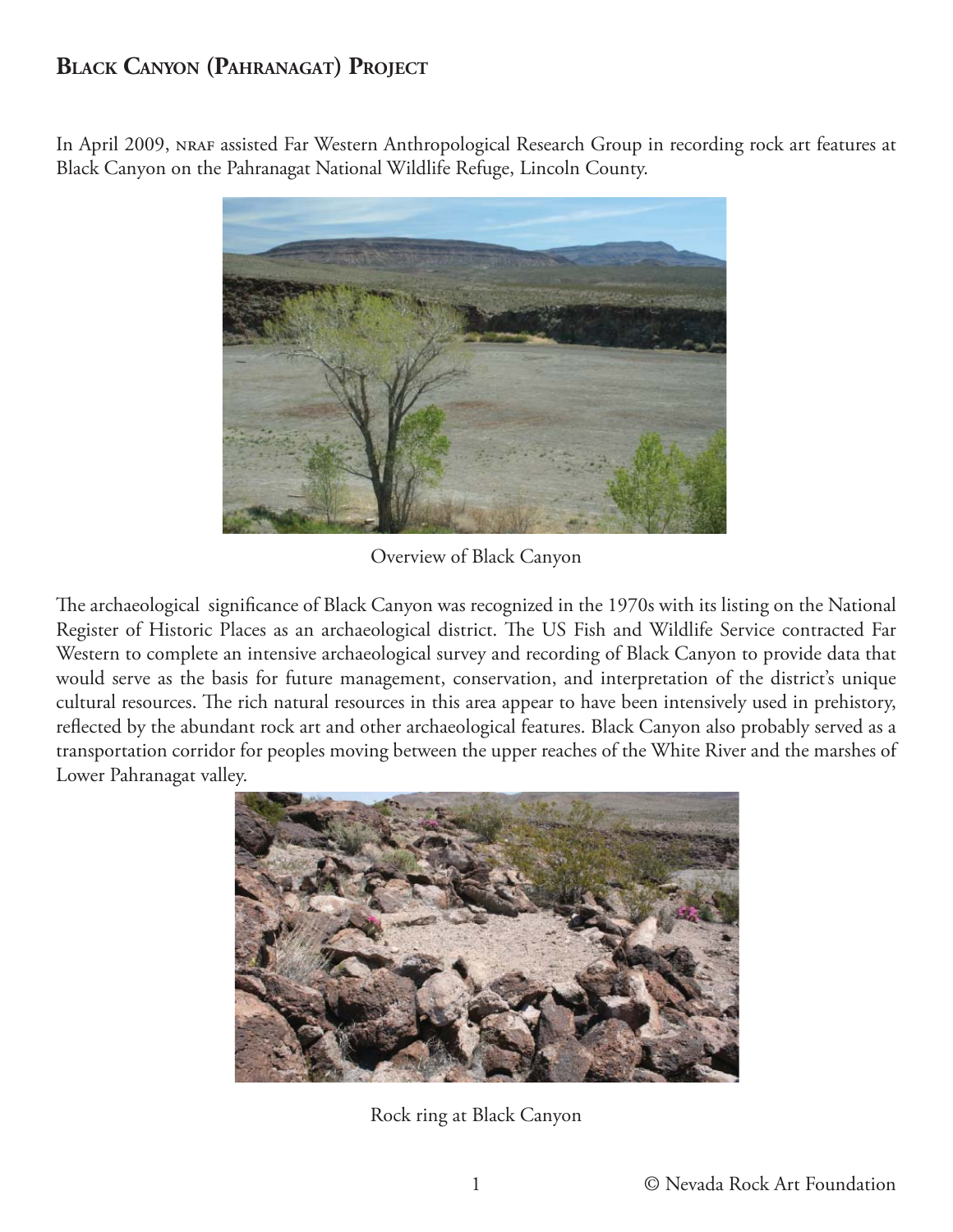## **Recording Black Canyon**

nraf supported Far Western's survey and documentation of Black Canyon's archaeological resources by recording rock art in the archaeological district. A total of approximately 100 panels at 7 sites was recorded through photography, scaled line drawings, and detailed observations made of each panel's style characteristics and physical condition. NRAF volunteers contributed 416 hours of donated labor and worked enthusiastically and effectively despite the difficult conditions, particularly snow and tough terrain.



Photo crew at work at Black Canyon

## **Rock Art Styles at Black Canyon**

Black Canyon is well-known for its concentration of Pahranagat Representational Style petroglyphs. This distinctive style is composed of varying treatments of the human form: a headless rectangular form with internal decoration, often bearing an atlatl-like design, and a solid-pecked oval or rectangular form, with a line protruding from the head and with down-turned arms and extended hands.



Pahranagat Representational Style anthropomorphs